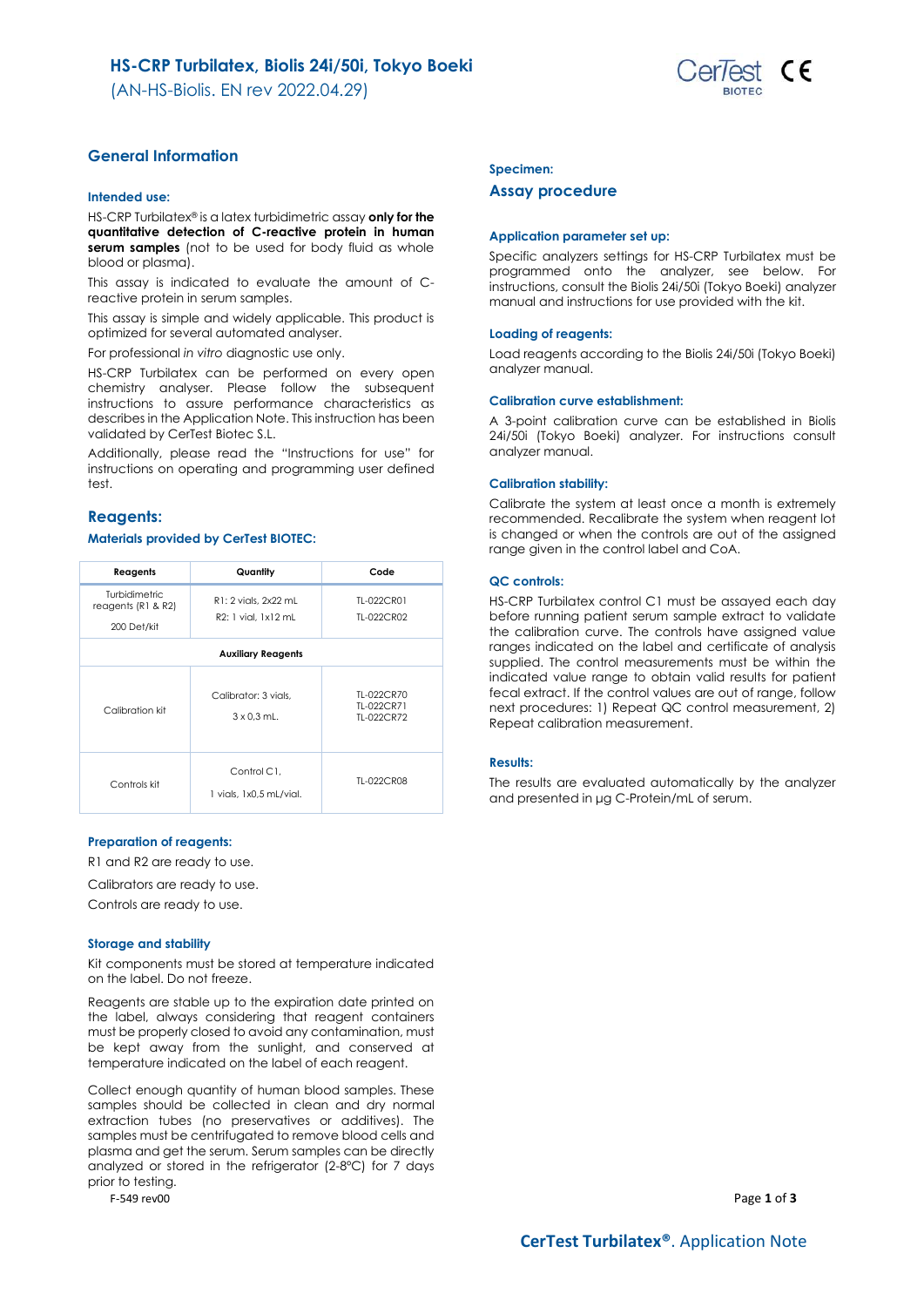# **HS-CRP Turbilatex, Biolis 24i/50i, Tokyo Boeki**

(AN-HS-Biolis. EN rev 2022.04.29)



# **Performance characteristics**

The following results have been obtained during the validation of HS-CRP Turbilatex on the Biolis 24i/50i (Tokyo Boeki) analyzer.

## **Linearity:**

HS-CRP Turbilatex on Biolis 24i/50i (Tokyo Boeki) analyzer using calibrator kit is linear in the calibration range of 0.0- 20 μg /mL of serum.



### **Measuring range:**

HS-CRP Turbilatex assay measuring range is 0-20 μg /mL of serum.

### **Prozone effect**

Using the reported parameters, no hook effect was observed in values lower than 640 μg /mL of serum because we have not found in any of the dilutions made an antigen concentration that give us a false negative (below our cut-off).

### **Detection limit**

**Limit of detection (LOD): 0.1 μg /mL of serum.** A dilution with four times LoB concentration antigen is made. This concentration is measured for twenty times and mean, and standard deviation is calculated. LoD is calculated as follows:

LoD=LoB+1.645\*SD

**Limit of quantification (LOQ): 1.0 μg /mL of serum.** The limit of quantification is defined as the lowest concentration whose CV is less than 20%.

### **Precision**

HS-CRP Turbilatex was tested with three different controls levels.

|                   | Low<br>$(5.0 \,\mu g/ml)$ | High<br>$(20 \mu g/ml)$ |
|-------------------|---------------------------|-------------------------|
| N                 | 20                        | 20                      |
| Mean $(\mu g/ml)$ | 3.6                       | 17.5                    |
| 0.4<br>SD (µg/ml) |                           | 1.3                     |
| CV (%)            | 11.0%                     | 8.0%                    |

# **Method comparison**

Results obtained with HS-CRP Turbilatex on the Biolis 24i/50i (Tokyo Boeki) analyzer were compared with CRP Ultra Spinreact.

|                                                      | Sensitivity | Specificity |
|------------------------------------------------------|-------------|-------------|
| <b>HS-CRP Turbilatex vs CRP</b><br>Ultra Spinreact ® | 100.0%      | 90.6%       |

# **Shipping damage**

Please notify your distributor, it this product was received damaged.

# **Symbols key**

| IVD           | For in vitro diagnostic use only     |     | Keep dry               |
|---------------|--------------------------------------|-----|------------------------|
|               | Consult instructions for use         |     | Temperature limitation |
| REF           | Catalogue number                     | LOT | Lot number             |
|               | Use by                               |     | Manufacturer           |
| $\Sigma$<br>n | Contains sufficient for <n> test</n> | DIL | Sample diluent         |
|               | Keep out of the sunlight             |     |                        |

#### **Manufacturer CERTEST BIOTEC**

Pol. Industrial Río Gállego II,Calle J, Nº 1, 50840, San Mateo de Gállego, Zaragoza (SPAIN) www.certest.es

# **NOTES**

Please refer to the instruction for use for the detailed information about the test on the following:

**Synthesis; Principle; Precautions; Reagents; Specimen collection; Interpretation of results.**

F-549 rev00 Page **2** of **3**